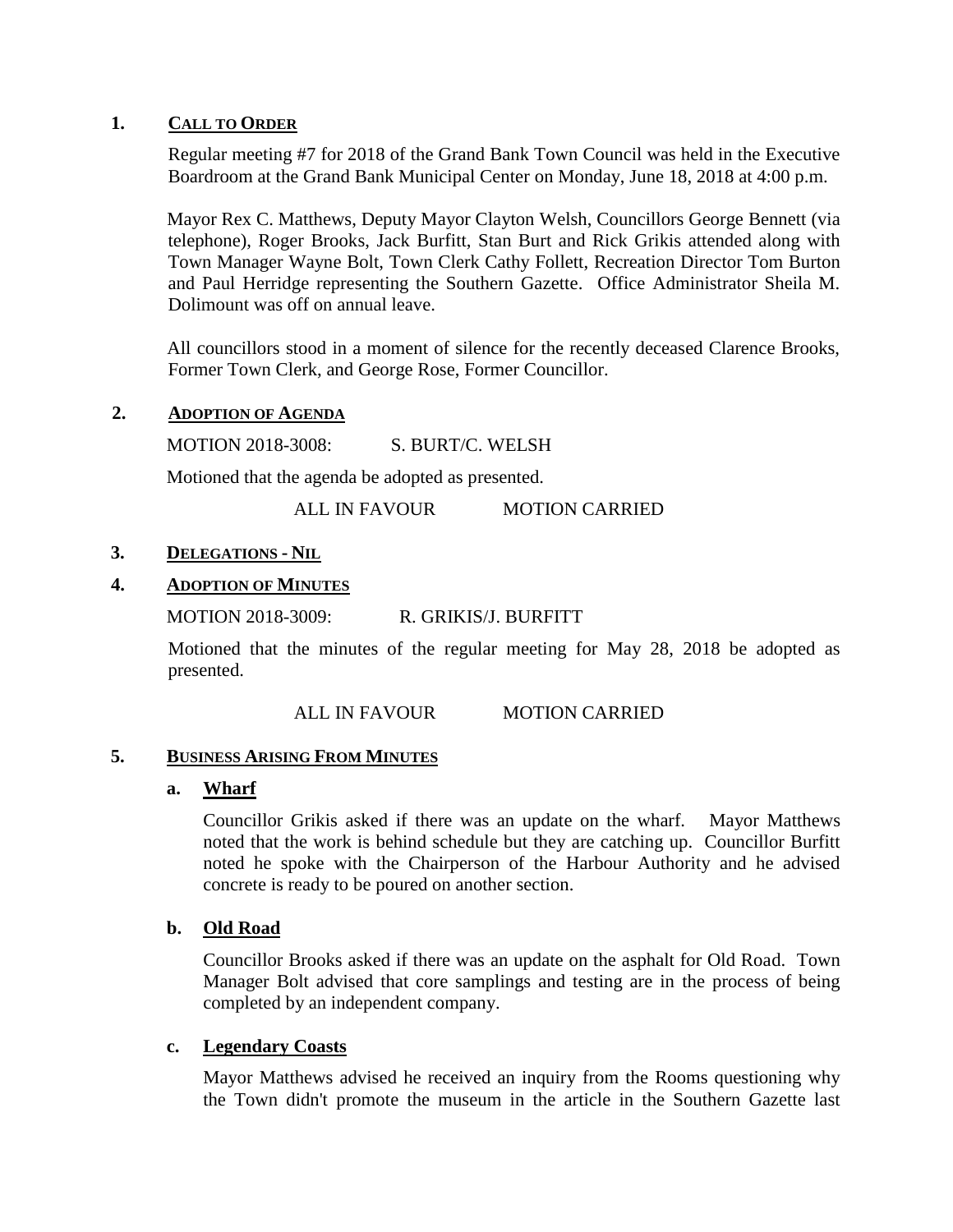week. Mayor Matthews explained to them that Council didn't have an input into the article, it was a discussion around the recent Legendary Coasts sessions and written as part of the items mentioned in the last regular Council meeting.

### **d. Long Grass**

Councillor Grikis questioned if there was an update on the matter concerning long grass at the intersection of Marine Drive and Cemetery Road from the last council meeting. Mayor Matthews noted that nothing further has been brought forward.

#### **e. Speed Bumps**

Councillor Burfitt questioned if the cost of the speed bumps have been discussed. Mayor Matthews noted that Town Manager Bolt is gathering information to present to the finance committee.

# **f. Highway to Fortune**

Councillor Grikis asked if the blue prints were received for the work being completed on the highway. Town Manager Bolt advised the Town wouldn't have access to the blue prints and no further information has been made available to the Town.

# **g. Clean up Properties**

Councillor Bennett noted that a property had bulk items placed out by the curb the day before the last pick up and it wasn't picked up by BPRSB so they were asked to take it back in. It is now placed in front of their house. Town Manager Bolt was asked to follow up on the matter.

At this time, Deputy Mayor Welsh, Councillors Burfitt and Burt declared a conflict of interest and left the meeting.

#### **ADOPTION OF MINUTES**

MOTION 2018-3010: R. BROOKS/R. GRIKIS

Motioned that the minutes of the special meeting for May 31, 2018 be adopted as presented.

#### ALL IN FAVOUR MOTION CARRIED

MOTION 2018-3011: R. BROOKS/R. GRIKIS

Motioned that Town staff construct a half wall in the male washroom at the Bait Depot.

# ALL IN FAVOUR MOTION CARRIED

At this time, Deputy Mayor Welsh, Councillors Burfitt and Burt returned to the meeting.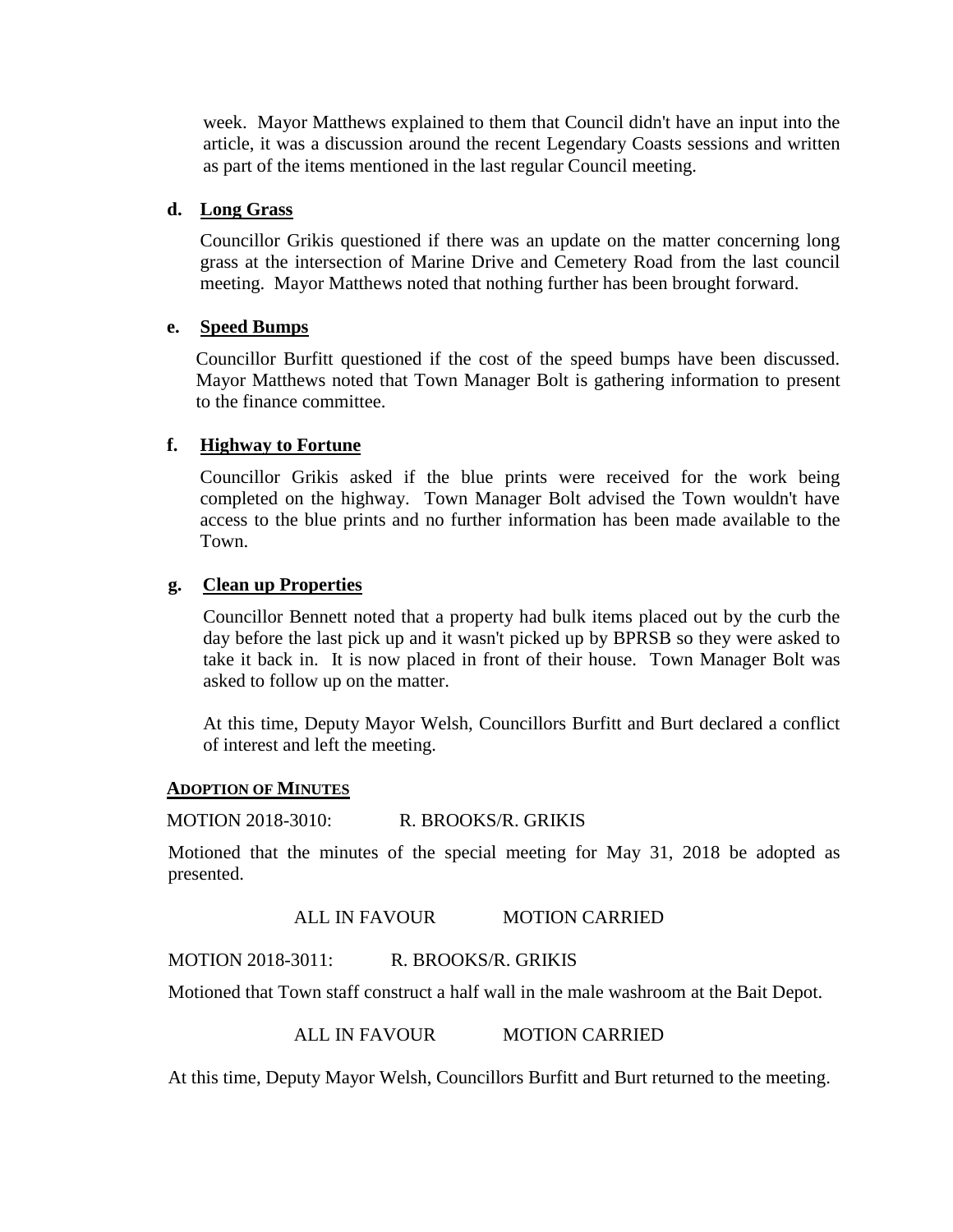#### **6. INCOMING CORRESPONDENCE FOR ACTION**

#### **a. SNC Lavalin**

Received a copy of the Maintenance Garage Extension Award Recommendation by SNC Lavalin to Bluebird Investments Ltd., in the amount \$421,590. Mayor Matthews noted that this will be discussed under Old Business.

# **b. Department of Municipal Affairs & Environment (MAE)**

Received a letter from MAE regarding some upcoming sessions regarding the consultations on the Municipal Legislative Review, a session will take place in Marystown on Tuesday, June 19, 2018 at 7:00 p.m. at Marystown Hotel. Councillors noted there is an Ambulance Committee meeting scheduled for tomorrow evening.

Town Clerk Follett advised she attended a similar session recently at the PMA Convention in Corner Brook. The session reviewed the many submissions that have been made.

# **c. Burin Peninsula Cat Rescue (BPCR)**

Received an email from the BPCR regarding their TNR program for feral and stray cats, they are in the process of raising funds to have these cats spayed or neutered and have their ear tipped to indicate that it has been spayed or neutered. Their concern is that should they have these cats spayed, neutered and ear tipped and put back in an area, if they became captured by the Town would it be put down.

Mayor Matthews noted that the Town's Animal Control Officer will review this matter on a case by case basis and if there is a problem then it will be brought forward.

#### **d. Lighthouse Productions Inc.**

Received a letter from Lighthouse Productions Inc. advising that effective June 30, 2018 the power will be terminated to the old Theatre.

### **7. INCOMING CORRESPONDENCE FOR INFORMATION**

#### **a. MHA Carol Anne Haley**

Received an email from MHA Haley's office regarding information on the Inclusion Grants Funding program with is now open for applications.

# **b. Mills & Wright Landscape Architecture**

Received an email from Tom Wright, Partner and Environmental Designer, with a profile of the firm that he works with.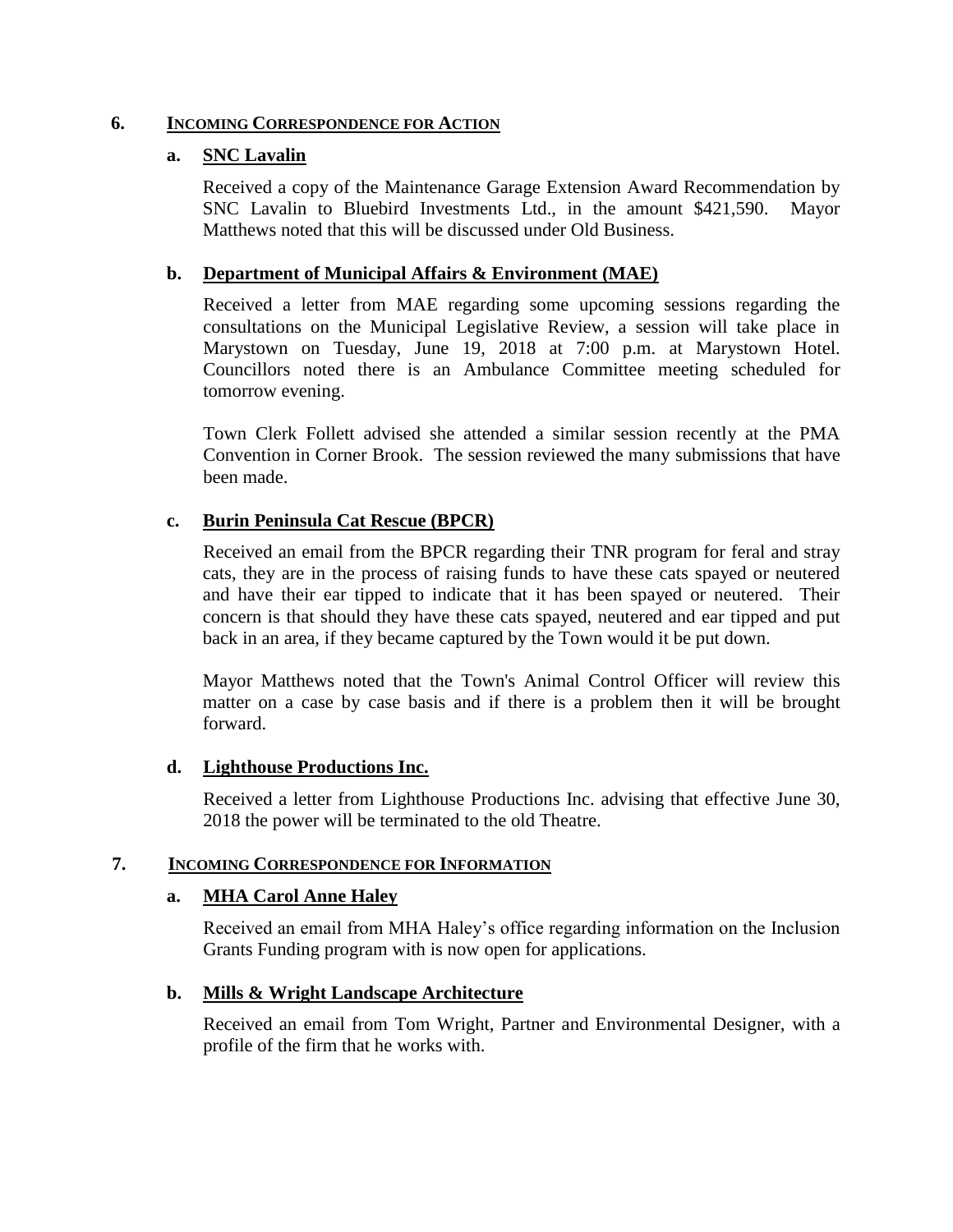### **c. Burin Peninsula Chamber of Commerce (BPCC)**

Received an email from the BPCC of the Atlantic Chamber of Commerce Newsletter and the policy framework for rate mitigation.

# **d. Heather Godri**

Received an email from Heather Godri regarding our beautiful community however she expressed her concern over the amount of garbage at L'Anse au Loup Tee.

Councillor Burt noted that there is a large amount of garbage on the Molliers wood road. Town Manager Bolt was asked to view the area.

#### **8. COMMITTEE REPORTS**

#### **a. Finance Committee**

Councillor Burt, Committee Chairperson, presented a written report of a meeting the Committee held on June 12, 2018.

MOTION 2018-3012: S. BURT/R. GRIKIS

Motioned that the Finance Committee report of June 12, 2018 be accepted as presented.

ALL IN FAVOUR MOTION CARRIED

#### **b. Development Committee**

Deputy Mayor Welsh, Committee Chairperson, presented a written report of a meeting the Committee held on June 12, 2018.

MOTION 2018-3013: C. WELSH/R. BROOKS

Motioned that the Development Committee report of June 12, 2018 be accepted as presented.

ALL IN FAVOUR MOTION CARRIED

#### **c. Heritage & Tourism Committee**

Councillor Burfitt, Committee Chairperson, presented a written report of a meeting the Committee held on May 30, 2018.

It was noted that item #2 will be reviewed by the committee and brought back for the next meeting.

Councillor Bennett noted that the curator of the Museum will be in contact with Parks Canada regarding erecting the plaque.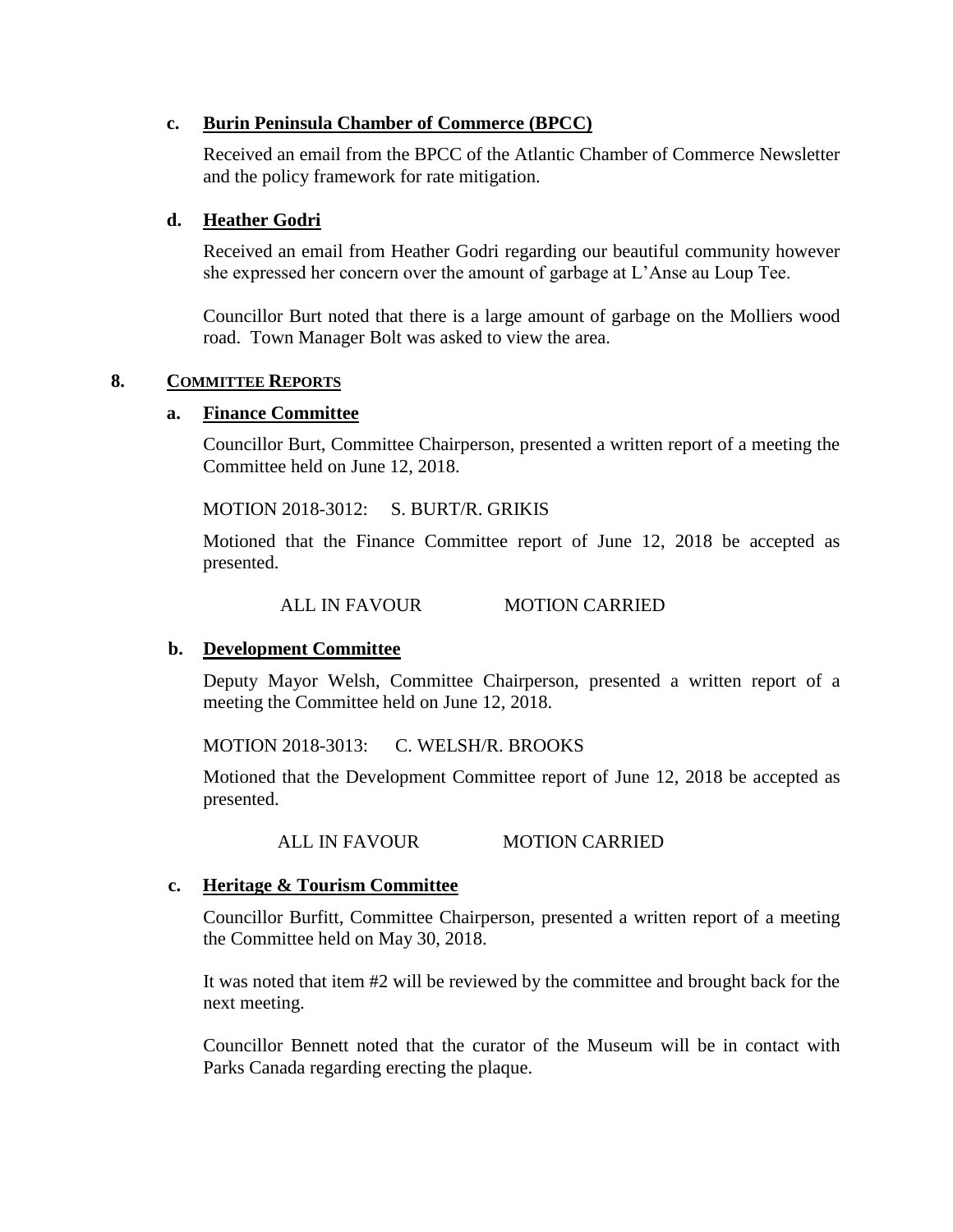MOTION 2018-3014: J. BURFITT/G. BENNETT

Motioned that the Heritage & Tourism Committee report of May 30, 2018 be accepted with the exception of item 2, By-Law.

#### ALL IN FAVOUR MOTION CARRIED

### **d. Recreation & Youth Committee**

Deputy Mayor Welsh, Committee Chairperson, presented a written report of a meeting the Committee held on May 30, 2018.

MOTION 2018-3015: C. WELSH/R. GRIKIS

Motioned that the Recreation & Youth Committee report of May 30, 2018 be accepted as presented.

ALL IN FAVOUR MOTION CARRIED

#### **9. OLD BUSINESS**

# **a. Municipal Garage – Accept Tender**

At this time, Councillor Grikis left the meeting.

MOTION 2018-3016: S. BURT/C. WELSH

Motioned that the Town of Grand Bank accept the recommendation of their Engineering Company, SNC Lavalin, and award the tender in the amount of \$421,590 to Bluebird Investments Ltd. for the maintenance and repairs of the Municipal Garage and the construction of a new rest room for outside employees.

ALL IN FAVOUR MOTION CARRIED

#### **b. Chamber of Commerce Municipal Forum**

Mayor Matthews advised many communities from around the Peninsula were represented at the municipal forum.

At this time Councillor Grikis returned to the meeting.

Mayor Matthews expressed appreciation to the Chamber of Commerce for the work they are doing and suggested the municipal forum should be an annual event.

#### **c. Ceremony – Justin Dodge**

Mayor Matthews noted there was a great turn out for the unveiling of the sign for Justin. Mayor Matthews expressed appreciation for the great design and to all those that brought the event together.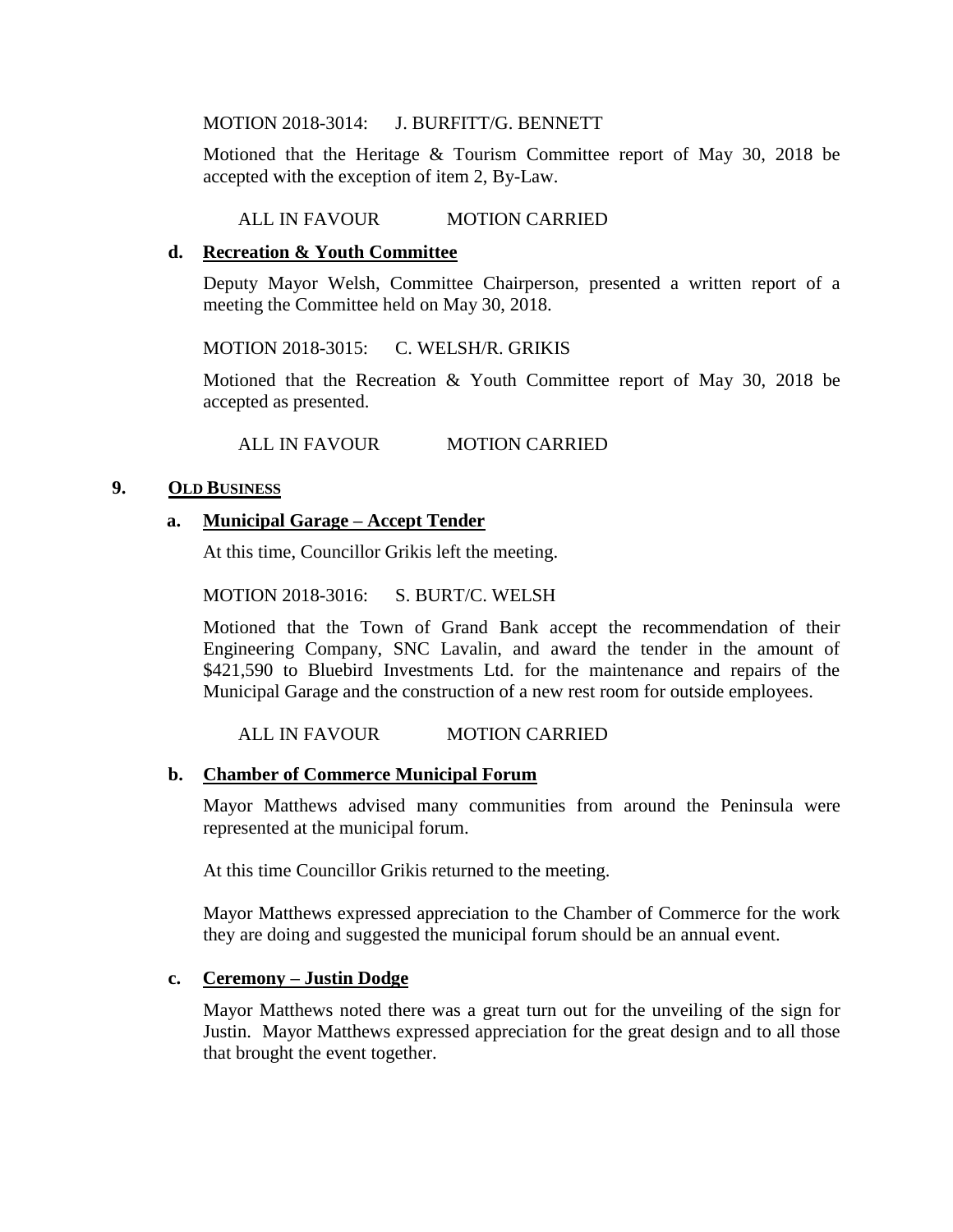### **d. Atlantic Pursuit**

Mayor Matthews noted Lloyds of London (insurance company) recently viewed the vessel and provided 52 recommendations which have to be completed in the next four to six weeks as the vessel has to be moved due to the work that needs to be completed on the wharf. The vessel may require a stability test as well as a fire plan. It was agreed that Mayor Matthews would forward the recommendation to councillors for review and comments.

# **e. Swimming Pool - Update**

Mayor Matthews commended the Town Manager, Recreation Director and workers for the work that has been completed on the pool. There is some further work that needs to be completed which should be compiled and funding applied for. It was noted that if the pool is ready to be open in May of next year then it should be opened.

# **10. NEW BUSINESS**

# **a. Fire Department Constitution - Updated**

MOTION 2018-3017: R. GRIKIS/S. BURT

Motioned that the Town of Grand Bank accept the changes to the Fire Department Constitution as presented.

# ALL IN FAVOUR MOTION CARRIED

#### **b. Amendment of Bulk Item Policy**

Mayor Matthews noted that the Bulk Item Policy needs review in terms of cost for pick up and time to pay fee.

#### MOTION 2018-3018: C. WELSH/R. GRIKIS

Motioned that the Town of Grand Bank adopt the following Amended Bulk Item Policy be adopted retroactive to January 1, 2018.

The Town of Grand Bank will direct its staff to collect and dispose of any garbage or bulk items that are placed at the curb in violation of the Town's Waste Regulations 2016. Items placed at the curb prior to the day of regular collection or the day before with respect to bulk items collection are in violation of the Town's Waste Regulations 2016.

Should garbage or bulk items be placed at the curb before this time it will be removed from a property and the property owner will be charged a minimum fee of \$ 50.00.

Any cost over and above this minimum fee will be invoiced based on employee(s) time, use of town vehicles, travel (if required to transport garbage or bulk items to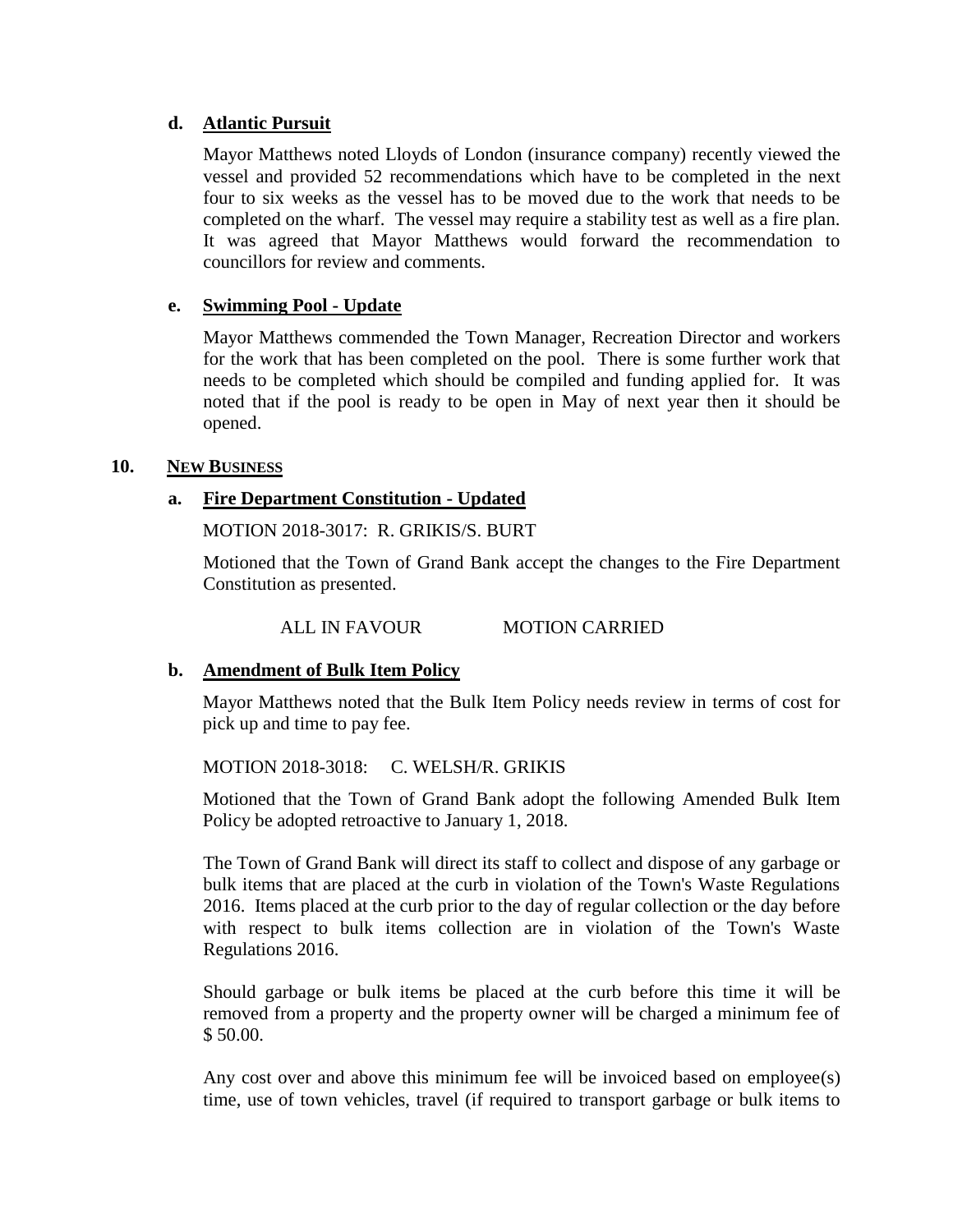the waste disposal site) at \$0.75 per km and any waste disposal fees charged.

Property owners will be given until September  $30<sup>th</sup>$ , without interest, to pay the fee, after which water services will be discontinued.

ALL IN FAVOUR MOTION CARRIED

# **c. Downtown Re-Development**

Town Manager Bolt advised that a meeting was held with Mr. Warren to address concerns that Warren's Store had with the realignment of parking and plans for the area. Changes were made and Mr. Warren was in agreement with moving forward with the plan.

MOTION 2018-3019: R. BROOK/S. BURT

Motioned that the Town of Grand Bank advise the Town's engineering firm SNC Lavalin, to proceed to tender for the downtown redevelopment project.

ALL IN FAVOUR MOTION CARRIED

# **d. Accumulation of Tires - Gunville**

Town Manager Bolt advised that the fire department has expressed concern with approximately 200 tires as well as a ditch on a property at Gunville. Town Manager Bolt advised that he has forwarded an email to the Department of Municipal Affairs and Environment requesting they investigate.

#### **e. Use of Partanna Auditorium – July 30, 2018**

At this time Deputy Mayor Welsh, Councillors Burfitt and Burt declared a conflict of interest and left the meeting.

MOTION 2018-3020: G. BENNETT/R. BROOKS

Motioned that the Town of Grand Bank permit the Grand Bank Regional Theater use of the Partanna Auditorium, free of charge, on July 30, 2018 to host a concert with the understanding that adequate security is in place.

ALL IN FAVOUR MOTION CARRIED

At this time Deputy Mayor Welsh, Councillors Burfitt and Burt returned to the meeting.

#### **f. Council Meetings during the Summer**

Mayor Matthews advised that the meeting schedule for July and August will be reviewed and communicated to Council. It was noted that a special meeting may be required to proceed with the tax sale of properties.